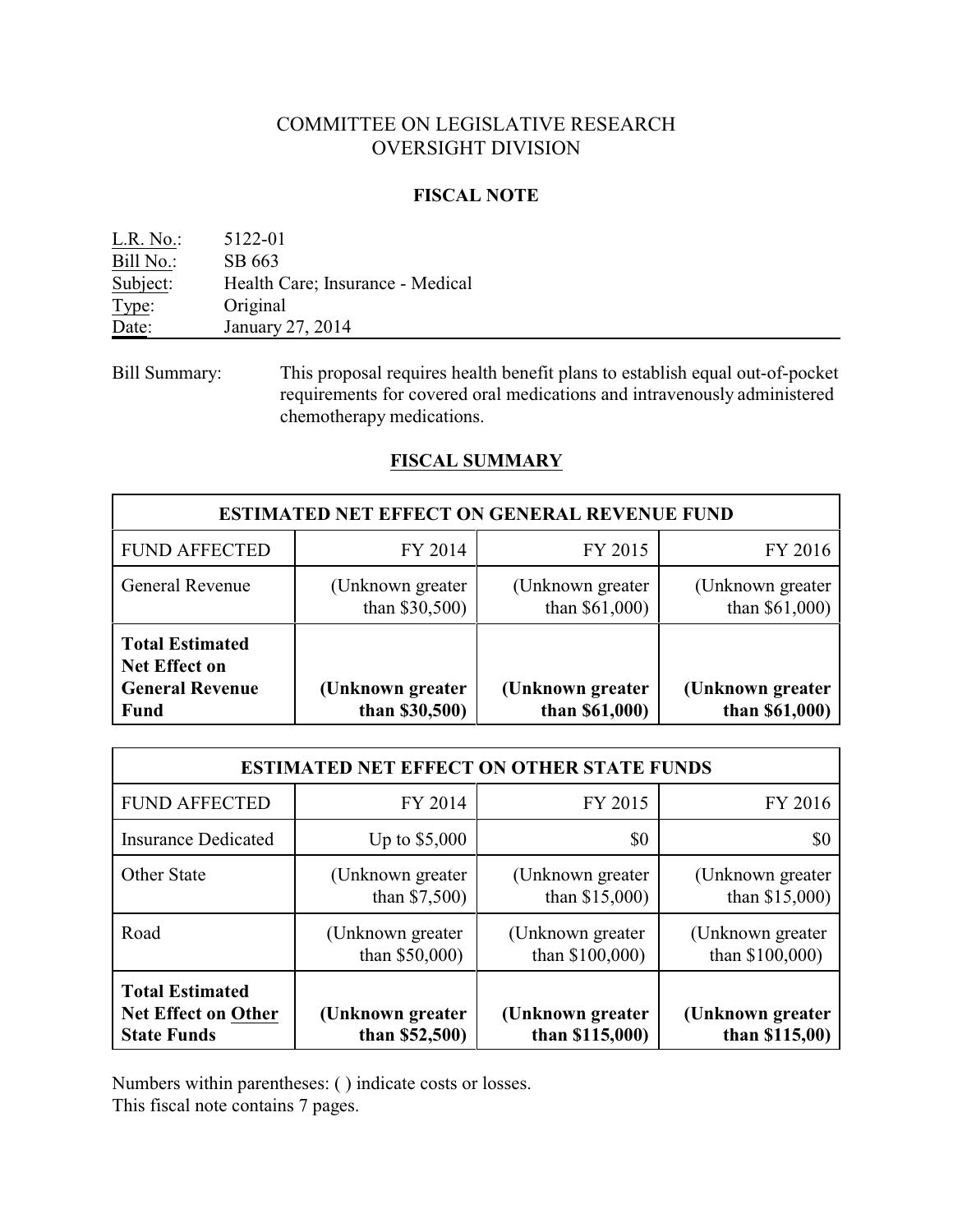| <b>ESTIMATED NET EFFECT ON FEDERAL FUNDS</b>                               |                                       |                                       |                                       |  |  |
|----------------------------------------------------------------------------|---------------------------------------|---------------------------------------|---------------------------------------|--|--|
| <b>FUND AFFECTED</b>                                                       | FY 2014                               | FY 2015                               | FY 2016                               |  |  |
| Federal                                                                    | (Unknown greater)<br>than $$12,000$ ) | (Unknown greater)<br>than $$24,000$ ) | (Unknown greater)<br>than $$24,000$ ) |  |  |
|                                                                            |                                       |                                       |                                       |  |  |
| <b>Total Estimated</b><br><b>Net Effect on All</b><br><b>Federal Funds</b> | (Unknown greater)<br>than \$12,000)   | (Unknown greater<br>than \$24,000)    | (Unknown greater<br>than \$24,000)    |  |  |

| <b>ESTIMATED NET EFFECT ON FULL TIME EQUIVALENT (FTE)</b>    |         |         |         |  |  |
|--------------------------------------------------------------|---------|---------|---------|--|--|
| <b>FUND AFFECTED</b>                                         | FY 2014 | FY 2015 | FY 2016 |  |  |
|                                                              |         |         |         |  |  |
|                                                              |         |         |         |  |  |
| <b>Total Estimated</b><br><b>Net Effect on</b><br><b>FTE</b> |         | O       |         |  |  |

 $\boxtimes$  Estimated Total Net Effect on All funds expected to exceed \$100,000 savings or (cost).

 $\Box$  Estimated Net Effect on General Revenue Fund expected to exceed \$100,000 (cost).

| <b>ESTIMATED NET EFFECT ON LOCAL FUNDS</b> |         |         |              |  |  |
|--------------------------------------------|---------|---------|--------------|--|--|
| <b>FUND AFFECTED</b>                       | FY 2014 | FY 2015 | <b>FY 20</b> |  |  |
| Local Government                           | 50      | \$0     | \$0          |  |  |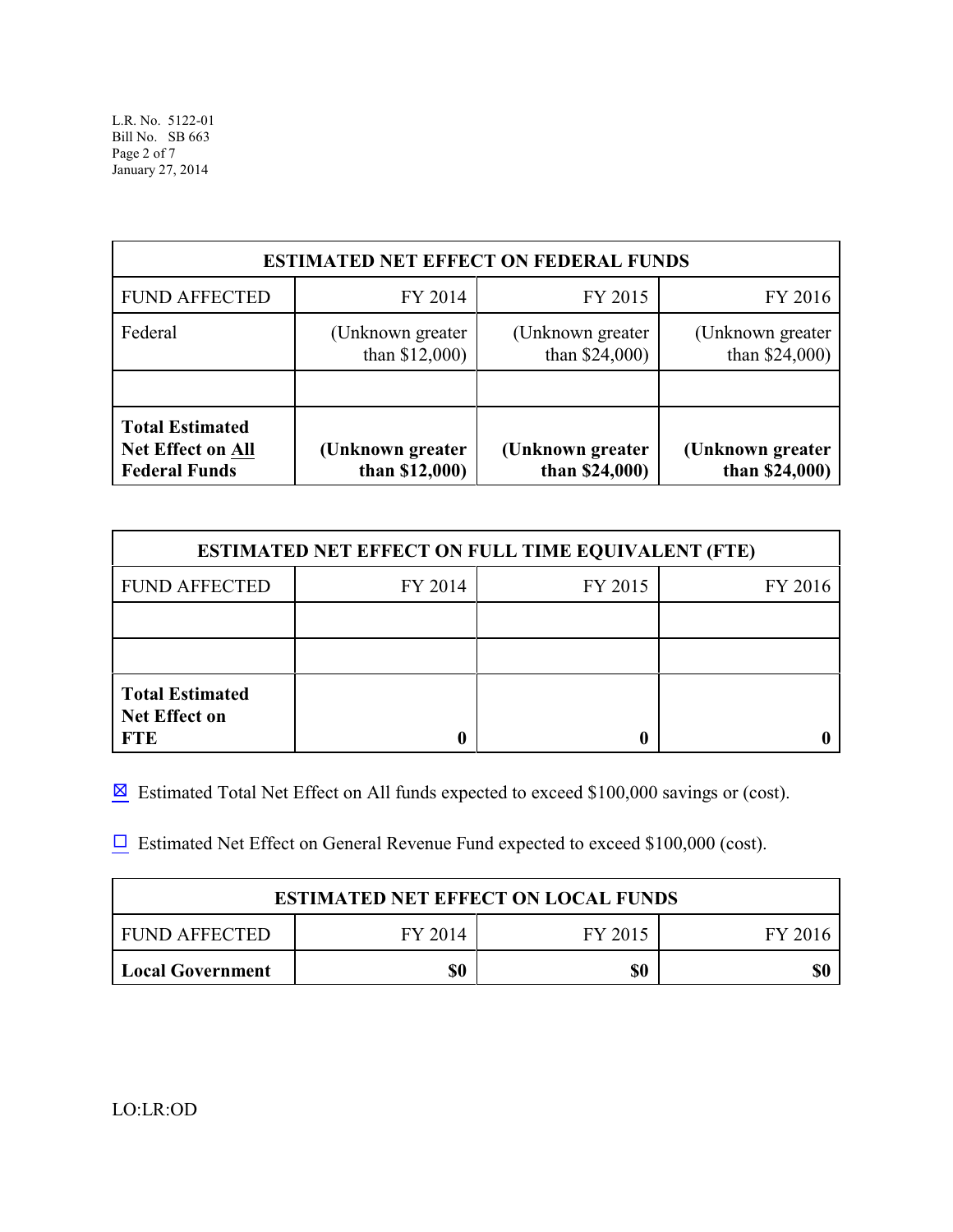L.R. No. 5122-01 Bill No. SB 663 Page 3 of 7 January 27, 2014

## **FISCAL ANALYSIS**

#### ASSUMPTION

Officials from the **Department of Health and Senior Services**, the **Department of Social Services**, the **Department of Mental Health** and the **Missouri Department of Conservation** each assume the current proposal would not fiscally impact their respective agencies.

Officials from the **Department of Public Safety** - **Missouri Highway Patrol** defer to Department of Transportation for their fiscal impact.

Officials from the **Missouri Consolidated Health Care Plan (HCP)** state the Plan covers most intravenously administered or injected cancer medications through the medical plan with an applicable deductible and coinsurance. Orally administered cancer medications are covered through the prescription drug plan with applicable copayments. Because these medications are provided under two different benefit plans and designs (deductible/coinsurance vs. copayments), the member cost for these medications is not comparable. HCP would need to adjust its plan designs to comply with this legislation.

Based on information from HCP medical and prescription drug plans, the costs of anti-cancer medications through the medical plan are similar to slightly higher than anti-cancer medications through the prescription drug plan. Slightly higher costs are associated with the administration of the drugs in doctor offices, hospitals and infusions centers through the medical plan. HCP assumes a modest increase in medications administered through the medical plan based on this legislation. The fiscal impact is unknown, greater than \$100,000.

Officials from the **Department of Insurance, Financial Institutions, and Professional Registration (DIFP)** state insurers would be required to submit amendments to their policies to comply with the legislation. Policy amendments must be submitted to the DIFP for review along with a \$50 filing fee. The number of insurance companies writing these types of policies in Missouri fluctuates each year. One-time additional revenues to the Insurance Dedicated Fund are estimated to be up to \$5,000.

Additional staff and expenses are not being requested with this single proposal, but if multiple proposals pass during the legislative session which require policy form reviews the department will need to request additional staff to handle increase in workload.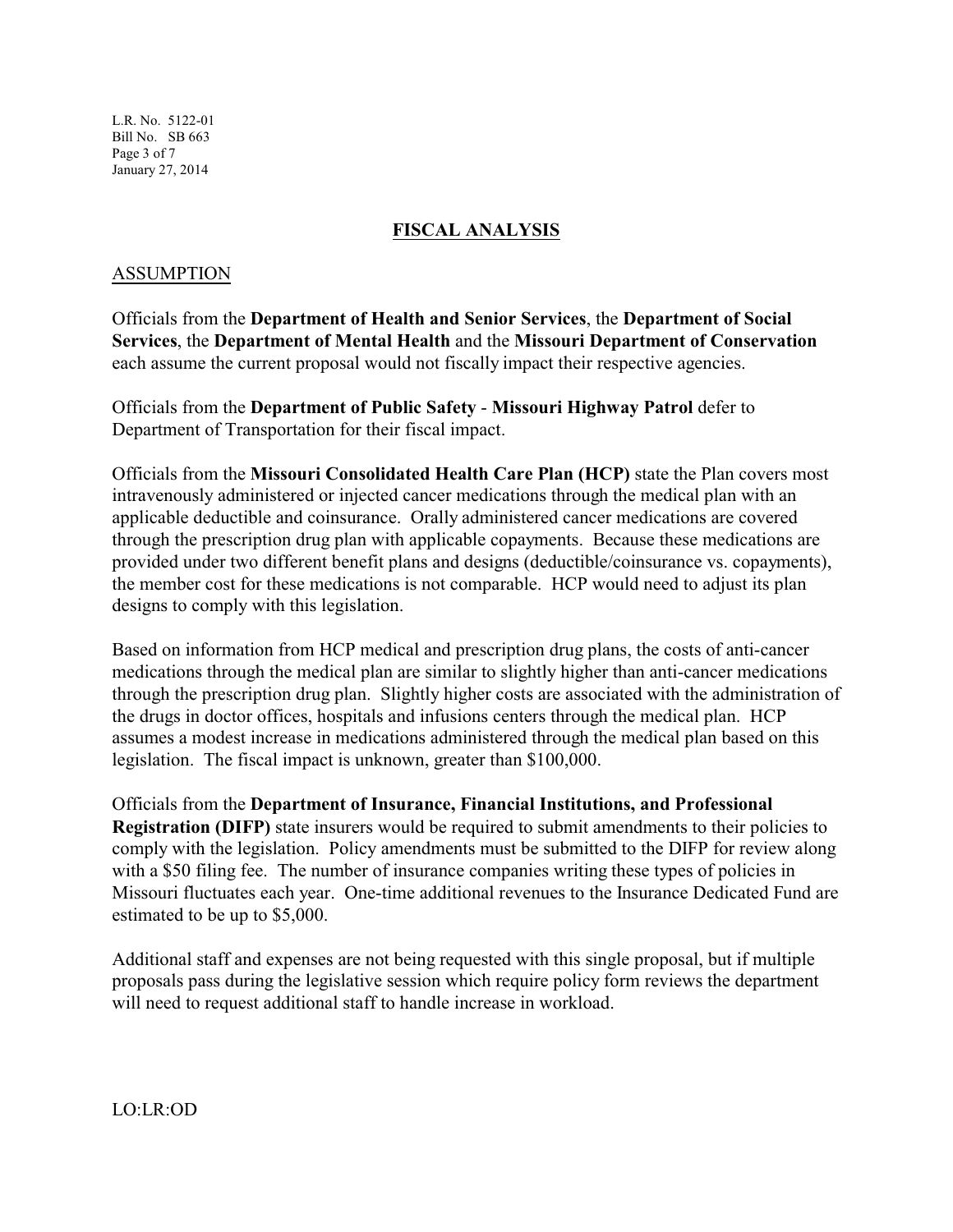L.R. No. 5122-01 Bill No. SB 663 Page 4 of 7 January 27, 2014

#### ASSUMPTION (continued)

In response to a similar proposal from last session, SB 308, officials from the **Missouri Department of Transportation (MoDOT)** stated the legislation uses the definitions of "health benefit plan" and "health carrier" in section 376.1350, RSMo, for purposes of this section. The MoDOT/MHP (Missouri State Highway Patrol) Medical Plan does not fall under either of these definitions, but section 104.801, RSMo, states that any legislation enacted by the General Assembly which mandates the coverage of specific health benefits, services, or providers in the policies or contracts of insurers, health services corporations, HMOs or other third-party payors shall also apply to the Medical Plan. This proposal would provide for specific services--i.e. cancer treatment medications, so it would likely apply to the Medical Plan.

Independent Pharmaceutical Consultants, Inc. (IPC) reviewed the legislation on behalf of the MoDOT/MSHP Medical Plan. According to IPC's review, the legislation presents a complication to the Plan. The intravenously administered cancer treatments are covered under the MoDOT medical plan with the medical plan copayment and coinsurance levels. The oral cancer agents are generally covered under the pharmacy benefit, often with maximum copayment, which differs from the medical plan levels.

It is our understanding the Plan would need to stop covering the oral cancer treatments in the prescription drug benefit and cover them only through the medical benefit, which could have some financial impact to the Plan and the member. The medical benefit is not intended to handle pharmacy claims for oral dosage forms, as intravenously administered treatments are office administered, and they do not have the same negotiated prices as in the prescription benefit. This complexity for the member seeking coverage may be a concern and could add cost to the plan and/or member.

Therefore, the proposal could have a financial impact to the plan. The impact cannot be determined based on the language provided. Based on impact to the Plan, rates may increase, which may impact the Missouri Highway Transportation Commission (MHTC). MoDOT assumes an unknown fiscal impact exceeding \$100,000 per year.

**Oversight** assumes the costs estimated by MCHCP would be distributed across state funds in the following percentages:

| <b>General Revenue</b> | $61\% \text{ of } $100,000 = $61,000$ |
|------------------------|---------------------------------------|
| Other State Fund       | $15\% \text{ of } $100,000 = $15,000$ |
| Federal Funds          | $24\% \text{ of } $100,000 = $24,000$ |

Oversight assumes the provisions of this proposal would become effective January 1, 2014; therefore, we will reflect six months of impact in FY 2014.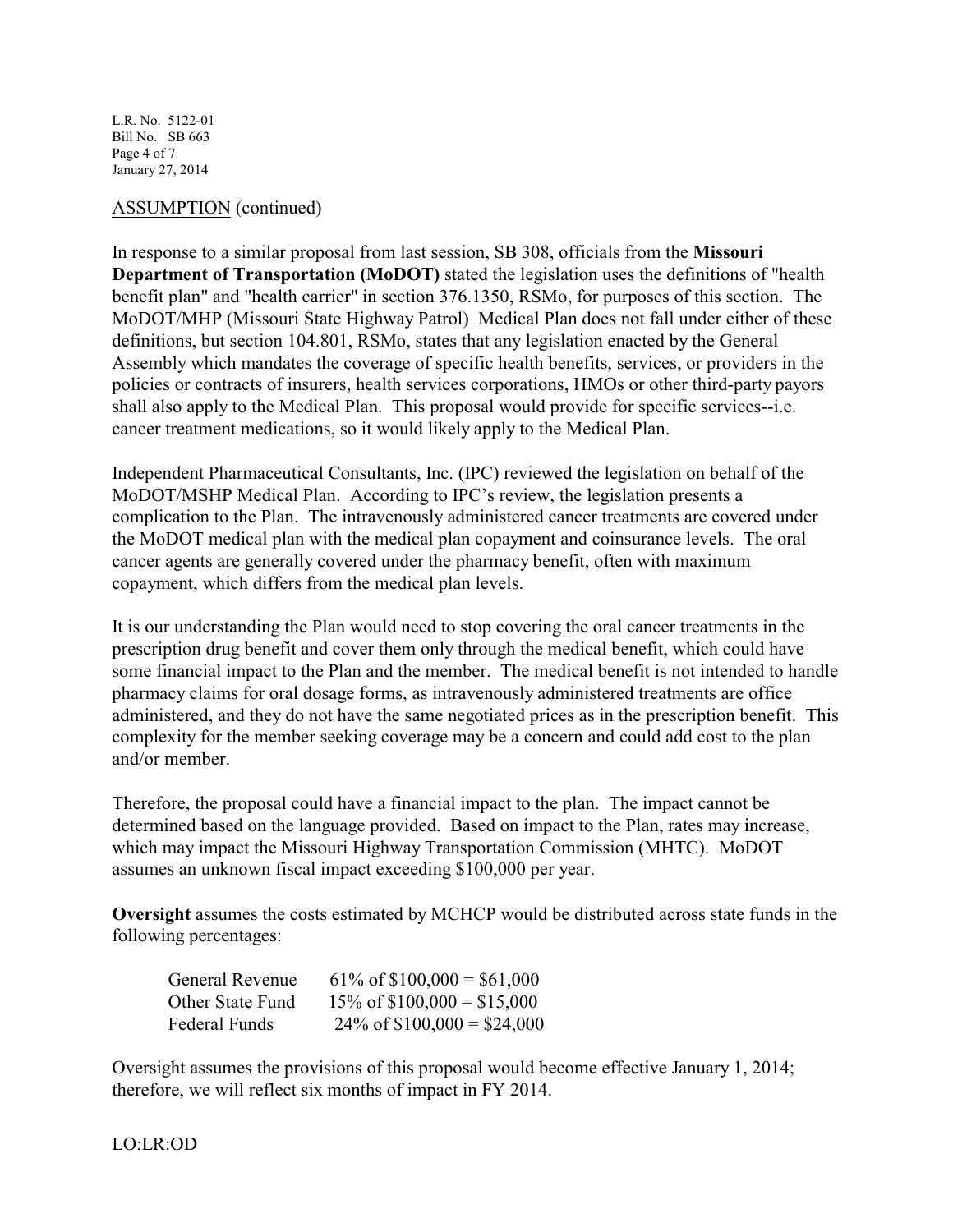L.R. No. 5122-01 Bill No. SB 663 Page 5 of 7 January 27, 2014

| <b>ESTIMATED NET EFFECT ON</b><br><b>ROAD FUND</b>                | (Unknown<br>greater than<br><u>\$50,000)</u> | (Unknown<br>greater than<br>\$100,000) | (Unknown<br>greater than<br><u>\$100,000)</u> |
|-------------------------------------------------------------------|----------------------------------------------|----------------------------------------|-----------------------------------------------|
| Costs - MoDOT<br>Increase in state share of health care<br>costs  | (Unknown<br>greater than<br>\$50,000         | (Unknown<br>greater than<br>\$100,000  | (Unknown<br>greater than<br>\$100,000)        |
| <b>ROAD FUND</b>                                                  |                                              |                                        |                                               |
| <b>ESTIMATED NET EFFECT ON</b><br><b>INSURANCE DEDICATED FUND</b> | <u>Up to \$5,000</u>                         | <u>\$0</u>                             | <u>\$0</u>                                    |
| Income - DIFP<br>From filing fees                                 | Up to \$5,000                                | \$0                                    | \$0                                           |
| <b>INSURANCE DEDICATED FUND</b>                                   |                                              |                                        |                                               |
| <b>ESTIMATED NET EFFECT ON</b><br><b>GENERAL REVENUE FUND</b>     | (Unknown<br>greater than<br>\$30,500)        | (Unknown<br>greater than<br>\$61,000)  | <u>(Unknown</u><br>greater than<br>\$61,000)  |
| Costs - MCHCP<br>Increase in state share of health care<br>costs  | (Unknown<br>greater than<br>\$30,500)        | (Unknown)<br>greater than<br>\$61,000) | (Unknown)<br>greater than<br>\$61,000)        |
| <b>GENERAL REVENUE FUND</b>                                       |                                              |                                        |                                               |
| FISCAL IMPACT - State Government                                  | FY 2014<br>$(6 \text{ Mo.})$                 | FY 2015                                | FY 2016                                       |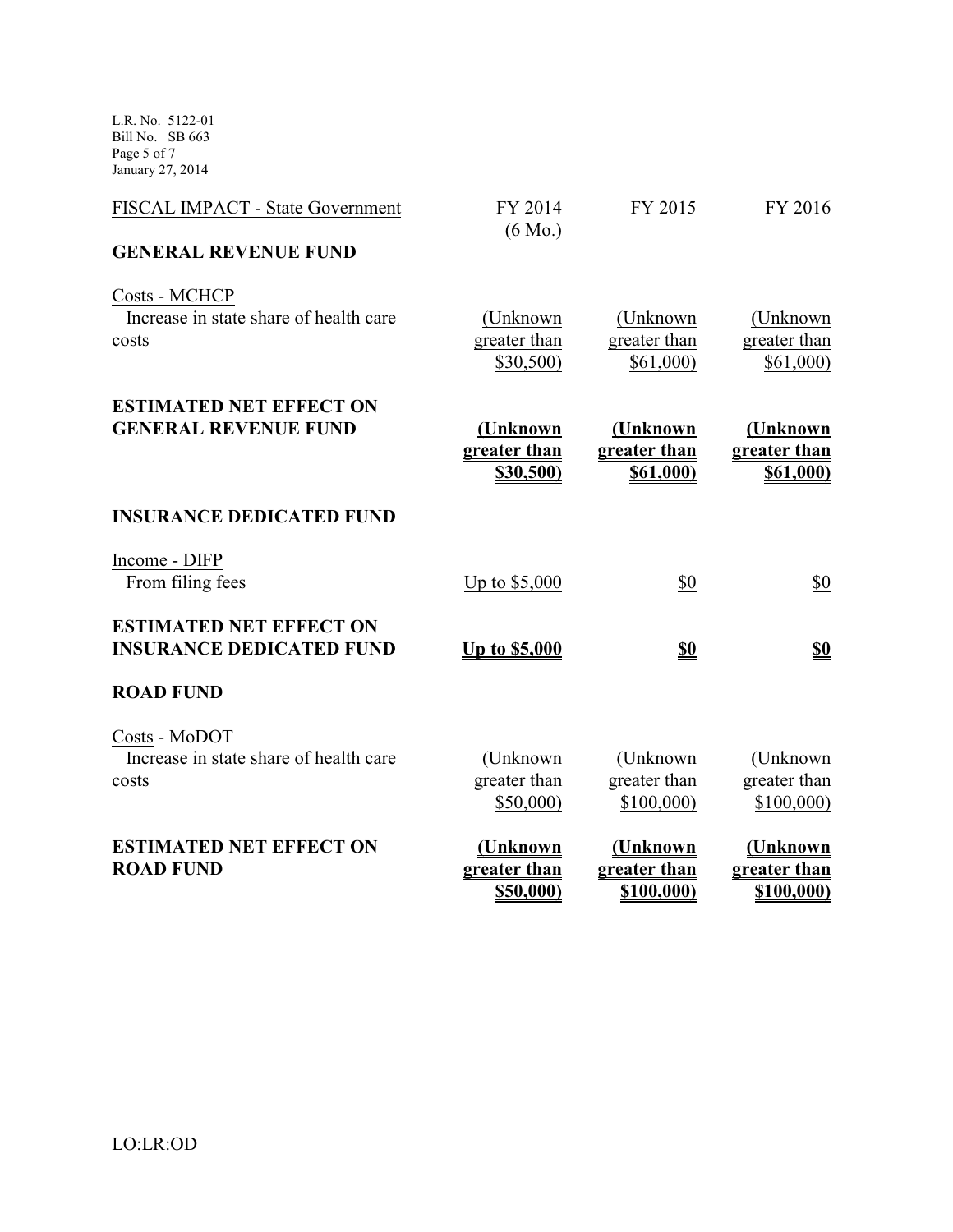L.R. No. 5122-01 Bill No. SB 663 Page 6 of 7 January 27, 2014

| FISCAL IMPACT - State Government                                 | FY 2013<br>$(6 \text{ Mo.})$          | FY 2014                               | FY 2015                                     |
|------------------------------------------------------------------|---------------------------------------|---------------------------------------|---------------------------------------------|
| <b>OTHER STATE FUNDS</b>                                         |                                       |                                       |                                             |
| Costs - MCHCP<br>Increase in state share of health care<br>costs | (Unknown<br>greater than<br>\$7,500   | (Unknown<br>greater than<br>\$15,000  | (Unknown)<br>greater than<br>\$15,000       |
| <b>ESTIMATED NET EFFECT ON</b><br><b>OTHER STATE FUNDS</b>       | (Unknown<br>greater than<br>\$7,500   | (Unknown<br>greater than<br>\$15,000  | <u>(Unknown</u><br>greater than<br>\$15,000 |
| <b>FEDERAL FUNDS</b>                                             |                                       |                                       |                                             |
| Costs - MCHCP<br>Increase in state share of health care<br>costs | (Unknown<br>greater than<br>\$12,000  | (Unknown<br>greater than<br>\$24,000  | (Unknown)<br>greater than<br>\$24,000       |
| <b>ESTIMATED NET EFFECT ON</b><br><b>FEDERAL FUNDS</b>           | (Unknown<br>greater than<br>\$12,000) | (Unknown<br>greater than<br>\$24,000) | (Unknown<br>greater than<br>\$24,000)       |
| FISCAL IMPACT - Local Government                                 | FY 2014<br>$(6 \text{ Mo.})$          | FY 2015                               | FY 2016                                     |
|                                                                  | <u>\$0</u>                            | <u>\$0</u>                            | <u>\$0</u>                                  |

# FISCAL IMPACT - Small Business

No direct fiscal impact to small businesses would be expected as a result of this proposal.